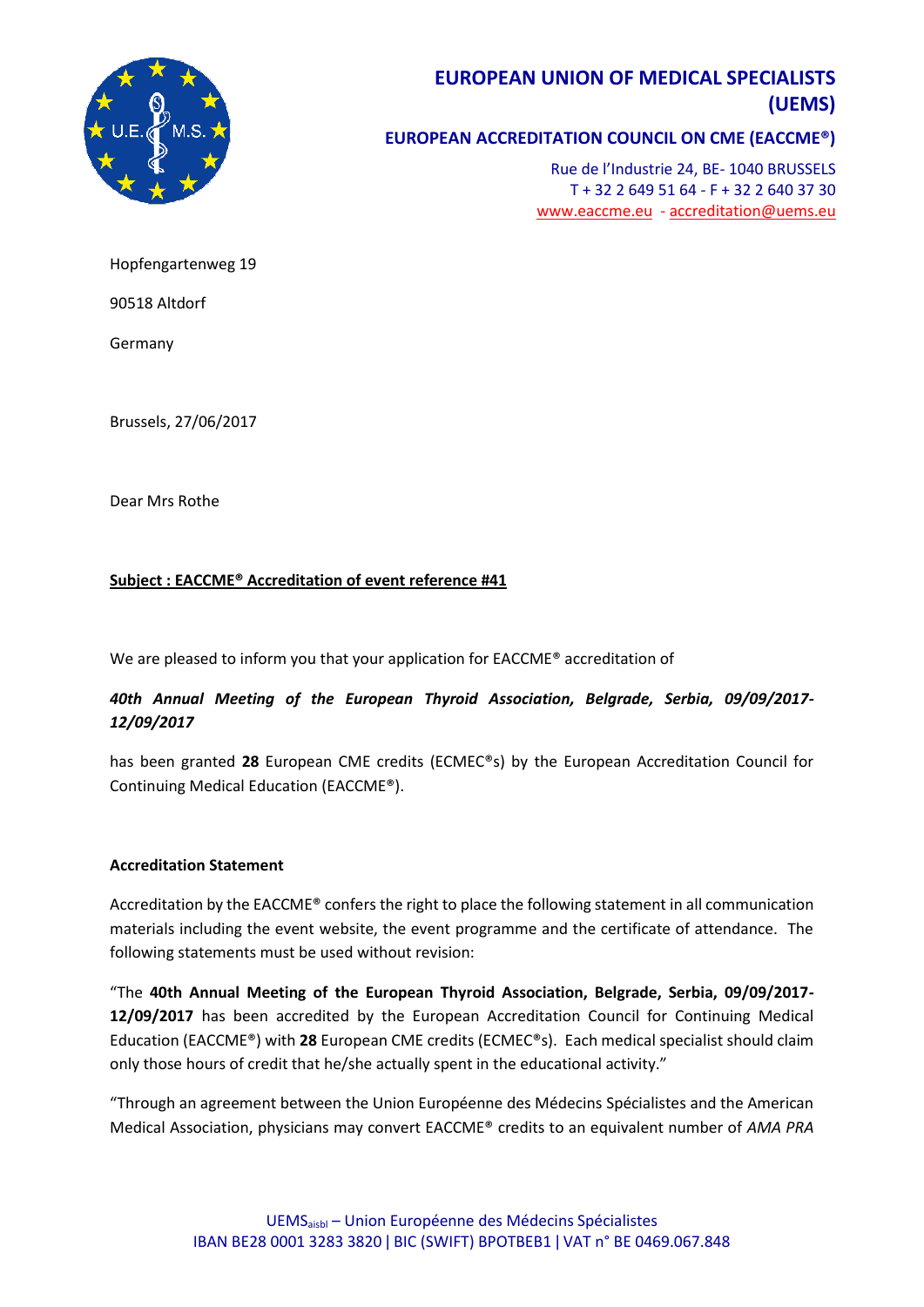# **UNION EUROPÉENNE DES MÉDECINS SPÉCIALISTES EUROPEAN UNION OF MEDICAL SPECIALISTS**

*Association internationale sans but lucratif – International non-profit organisation*

*Category 1 CreditsTM*. Information on the process to convert EACCME® credit to AMA credit can be found at [www.ama-assn.org/go/internationalcme.](http://www.ama-assn.org/go/internationalcme)

"Live educational activities, occurring outside of Canada, recognised by the UEMS-EACCME® for ECMEC®s are deemed to be Accredited Group Learning Activities (Section 1) as defined by the Maintenance of Certification Program of the Royal College of Physicians and Surgeons of Canada."

### **EACCME® credits**

Each participant can only receive the number of credits he/she is entitled to according to his/her actual participation at the event once he/she has completed the feedback form. Cf. criteria 9 and 23 of UEMS 2016.20.

In order to help you issue individual certificates to each participants, please find below the breakdown of ECMEC®s per day:

| 09.09.2017 | 7.00 |
|------------|------|
| 10.09.2017 | 7.00 |
| 11.09.2017 | 7.00 |
| 12.09.2017 | 7.00 |

The EACCME<sup>®</sup> awards ECMEC®s on the basis of 1 ECMEC<sup>®</sup> for one hour of CME with a maximum of 8 ECMEC®s per day. Cf. Chapter X of UEMS 2016.20.

### **Logo**

The UEMS-EACCME® logo is a service mark of the European Union of Medical Specialists – European Accreditation Council for CME. Only after confirmation of accreditation has been received can the Provider use the UEMS-EACCME® logo on material related to the LEE. The logo may only be used in conjunction with, and in proximity to, the EACCME® accreditation statement and must not be associated with any commercial logo. The logo cannot be used in notices, advertising, or promotion of activities other than in association with the EACCME® accreditation statement.

### **Feedback report**

Based on the participants' individual feedback, the provider must submit an event report to the EACCME® within four weeks of the completion of the event. This report must include the participants' feedback, information on the total number of participants and any perception of bias by participants. Failure to provide feedback could jeopardise recognition of any future applications.

### **Final programme**

The EACCME® also requires you to send by post a copy of the final printed programme brochure/book.